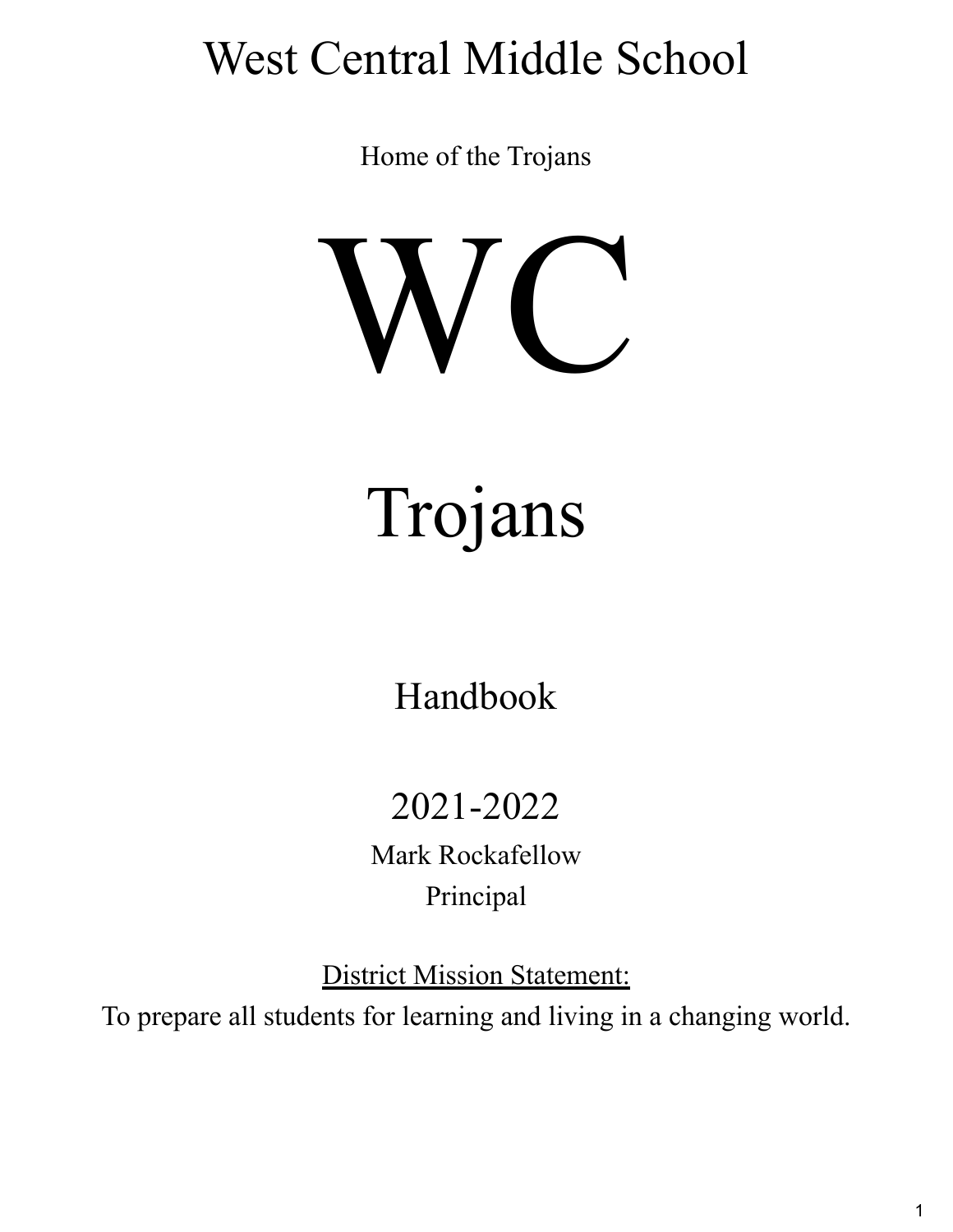## **West Central School Personnel Directory**

School Board Mr. Justin Eich Ms. Paula Hawks Ms. Amanda Kayser Ms. Lexy Klinkhammer Ms. Alison McGillivray

#### ADMINISTRATION

Mr. Daniel Hoey Superintendent Ext. 1001

Mr. Mark Rockafellow Middle School Principal Ext. 1201

Mrs. Krista Stuessi Business Manager Ext. 1002

Activities Director/Dean of Students Andrea Johnson Ext. 1102

Ms. Naomi Mehnert Human Resources Ext. 1103

Ms. Caryl Nolz, Admin Asst. Ext. 1000

Ms. Sara Jost Middle School Administrative Assistant 1200

Ms. Michelle Becker Director of Special Services 1017

Ms. McKayla Kerkaert Student Support Counselor Ext. 1202

#### MIDDLE SCHOOL TEACHERS

Ms. Nicole Harmon 6<sup>th</sup> Math, Social Studies Ms. Anne Gaspar  $6<sup>th</sup>$  Reading, Spanish Ms. Miranda Henglefelt  $6<sup>th</sup>$  LA, Social Studies Mr. Austin Lopour 6<sup>th</sup> Science, Social Studies Ms. Madison Anderson 7  $7<sup>th</sup>$  Reading, LA Ms. Sheri Volbrecht 7<sup>th</sup> Science, Health Ms. Elizabeth Thompson 7<sup>th</sup> LA, Social Studies Mr. Matt Evans 7<sup>th</sup> Math, Social Studies Ms. Kati Pope 8th LA, 7th Soc. St., 6th Soc. St. Ms. Heather Trefz  $8<sup>th</sup>$  Math, Pre-Alg. & Alg Mr. Joe Caffrey 8<sup>th</sup> Science Ms. Joan Peters 8<sup>th</sup> Reading, 6th LA Mr. Ted Holmstrom 8<sup>th</sup> Social Studies Mr. Mike Ideker 6th, 7th, and 8th PE Mr. Danny Eye  $\mathfrak{t}^{\text{th}}$ ,  $7^{\text{th}}$  &  $8^{\text{th}}$  Inst. Music Ms. Laurie Gratz <sup>th</sup>,  $7<sup>th</sup>$  &  $8<sup>th</sup>$  Chorus Mr. Dave Tuch 6 <sup>th</sup>, 7<sup>th</sup> & 8<sup>th</sup> Art Ms. Jennifer Poulos Family & Consumer Sci. Mr. Dylan Kor Resource/Spec. Education Ms.Becky Stassi Resource/Spec. Education Ms. Rebecca Jaspers ESL, Expl. Ms. Charity Ragland Expl., Reading Interv. Ofc. Neville Smith SRO Ms. DaNann Kistler Head Librarian

#### EDUCATIONAL ASSISTANTS – HARTFORD

| Ms. Alyssa Garreaux | Library Assistant            |
|---------------------|------------------------------|
| Ms. CJ Harney       | <b>Educational Assistant</b> |

#### CUSTODIAL SERVICE

Mr. Jerry Steen Middle School

Mr. George Sechser Building & Grounds Maintenance

#### FOOD SERVICE

Mrs. Victoria Wittrock Food Service Manager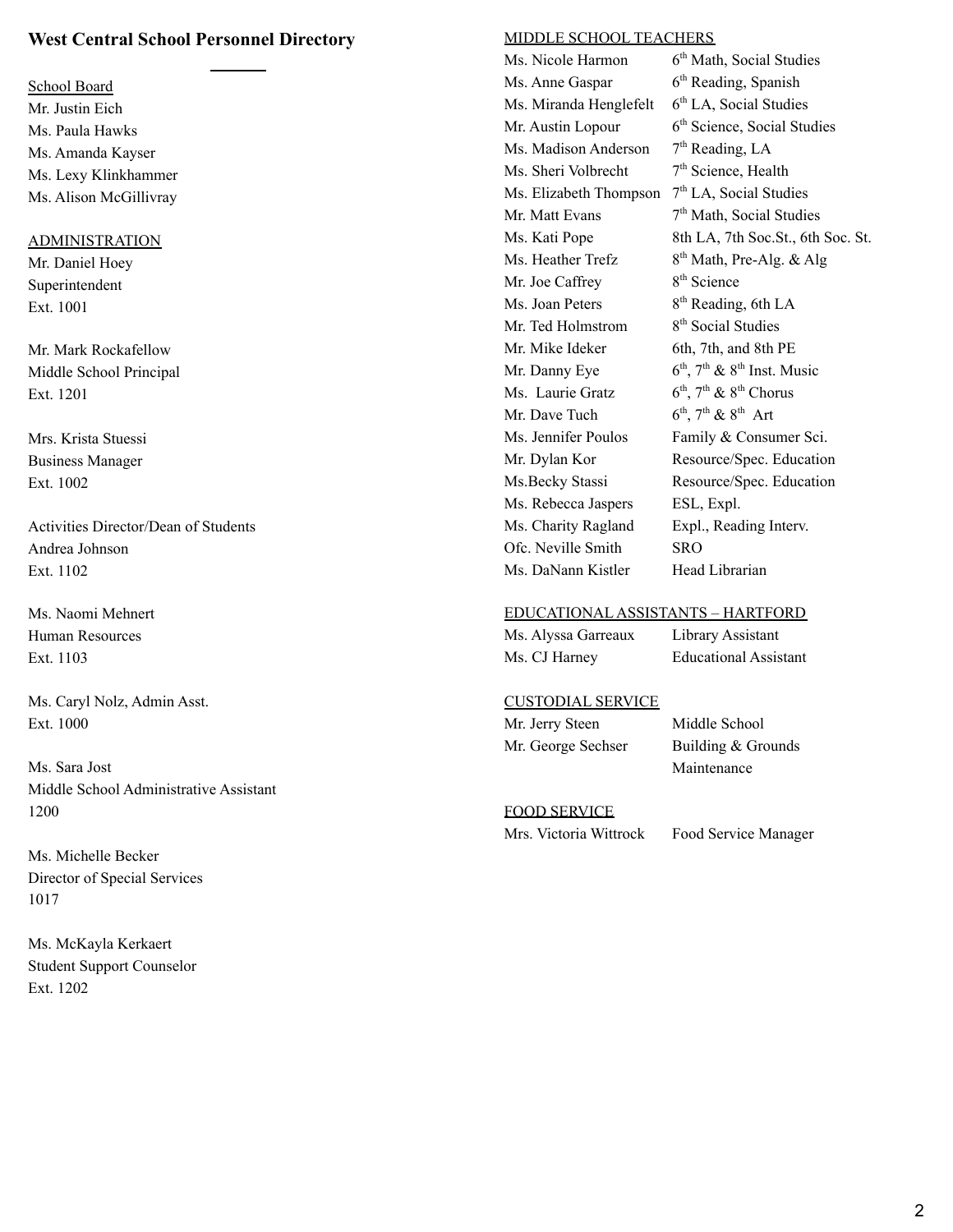#### **Attendance**

Absenteeism is defined as absence from school during regularly scheduled school hours. All school lessons and class discussions assigned during the duration of the absence become the responsibility of the students and parents. Absences are recording according to:

#### Exempt

DOES NOT count against student's attendance. Examples: School-sponsored activities Doctor/Dentist Appointments verified by a note (only time of appointment and short travel time). Funerals/Religious Observations Court Appointments (during appointed time and travel time)

#### Excused

Count against the student's attendance record. Examples: Doctor/Dentist Appointment (no doctor's note) Illness - called in by a parent Parent Request Weather-Related absences Suspension from School

#### Not Excused

Excessive Absence Not approved by the admin and/or not known by parents. Any portion of the day counts as a violation and may be coded as "Excessive Absence" when absences exceed 9 per semester and 18 per year Examples:

skipping school/class

oversleeping

missing a class to work on homework in another class leaving school (for any reason) without permission

#### **Absence**

If a student is absent, parents should call the school between 8:00 and 9:00 a.m. If no call is received by 9:00 a.m., the school will call the home and make every effort to contact a parent to verify the absence. A written excuse is necessary unless the parent has made a phone call.

● A student shall not leave school during the school day without reporting to the principal's office and obtaining permission. Failure to report to the office shall result in being charged with an unexcused absence or truancy.

If a student becomes ill while in school, he/she shall report to the principal's office. An attempt will be made to contact a parent or emergency contact person before allowing the student to go home if he/she lives within the city limits. All students will be asked to list one (1) additional person whom

the school may call if contact cannot be made with either parent.

Students who arrive late or leave school early will be checked in or out at the actual time of their arrival or departure.

Students must be in school during their last two contact periods of the day to participate in extracurricular events. (Example: For an evening activity, a student must be in school the afternoon of that day) Any arrangements need to be made prior to the absence.). If a student leaves school ill during the last half of the school day, he/she will not be able to participate in an evening activity.

Students must use their planner to record missed assignments for any absence they have with the exception of school-sponsored activities.

In case of an absence, the student shall be allowed two days to make up schoolwork for each day missed. Each day missed consecutively will be given one additional day for make-up. Completed work shall receive full credit. It is the responsibility of the student to make arrangements with the teacher for assignments and class activities missed. If a grading period falls within the allowed time to make up the work due to an absence, an incomplete may be recorded. Students may receive less credit for late make-up work. Teachers may extend deadlines for unusual circumstances. Whenever a student is absent more than nine (9)days a semester, or more than eighteen (18) days during the entire school year, a written excuse from a doctor will be required, or the absence will be considered excessive, unexcused and a truancy violation will be filed. The parents shall be notified that the student's absentee record will be reviewed by the school principal with the possibility that the student may be referred to the Board of Education with the recommendation that the student repeats the grade. If a student is absent five (5) consecutive days due to illness, a doctor's excuse will be required upon return to school.

#### Tardiness: A Little Late Is Too Late

Tardiness is defined as a student's appearance in an assigned area at any time after the designated starting time. If a student arrives late to school, he/she needs to report to the office for a late slip.

#### **Truancy**

Truancy is an absence from class without permission or an excessive number of days absent.

LEGAL CONSEQUENCES:

12 days: If a student has missed 12 or more days of school attendance within 60 days of school, the School Resource Officer can write a truancy citation (ticket) for excessive days of absence.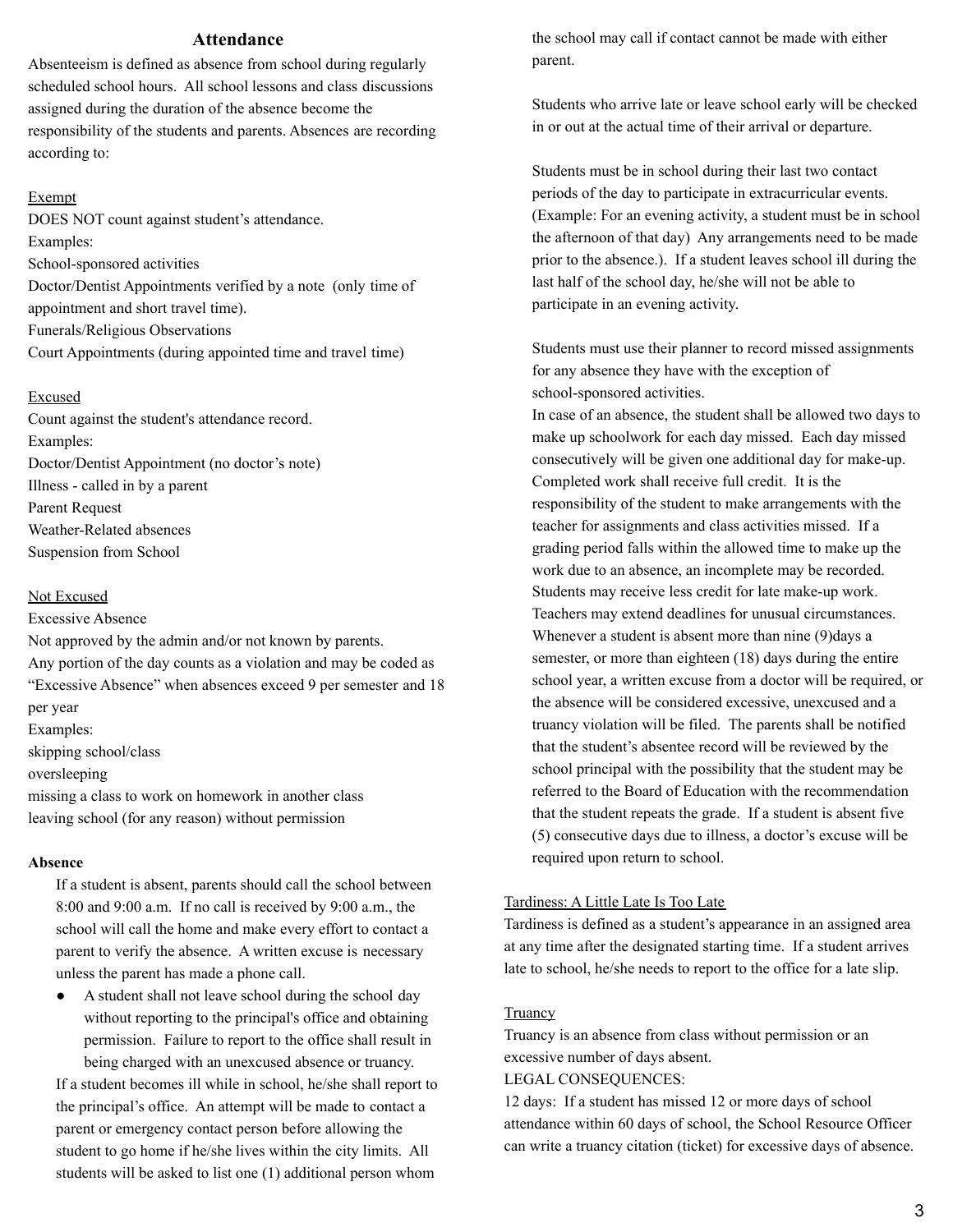17 days: If absences continue, a second citation (ticket) can be issued at 17 days of absence.

22 days If a student misses 22 days or more in one school year, law enforcement can work with State's Attorney for a petition of a Court date.

## **Building Hours**

Regular building hours are 8:00 AM-4:00 PM. Middle School students SHOULD NOT ARRIVE AT SCHOOL BEFORE 8:05 AM.

Students must be at school at 8:30 AM. Classes will be held from 8:30 AM-3:30 PM. Any middle school students who arrive at school before 8:05 must go into the multi-purpose room until 8:05. At that time, Middle School students are expected to be in specifically designated areas for each grade level before school begins. Students who arrive between 8:05 and 8:30 are expected to be in supervised areas unless given permission to be in another area of the school.

No student should be in the school building or on school property after 3:50 PM unless they are under the supervision of the principal or a teacher. Students need to leave the school premises after 3:30 PM unless waiting for a bus or a ride home.

## **BUILDING PRACTICES AND PROCEDURES**

#### Student Planners

In order to help our middle school students learn organizational skills, each student will be issued a planner. Students are expected to have their planner with them at all times and will be required to write all assignments in the planner. Students should bring a planner and work home each night.

#### Books

Textbooks – Teachers will issue textbooks to students at the beginning of the school year. Textbooks become the responsibility of the students they are issued to. Should the textbook get lost or receive excessive damage, a fine will be levied against the student it was issued to. The teacher and the principal will determine fines. The fine will be determined by the actual cost of the replacement of the book.

Library Books – Library books may be borrowed by all West Central students. It is the responsibility of students to return library books back to the library on time and in good condition. Overdue fines will be issued to students who fail to return a library book in a timely fashion. The cost of replacement for a book will be issued to students who lost a library book or return it in a damaged state.

#### **Busing**

The bus driver is an official representative of the school and has full authority to discipline students on the bus. It is the duty of each student who rides the bus to do his/her part to keep the buses in good condition and to abide by the stated rules.

Violation of school bus rules could mean the cancellation of bus privileges on all buses. In the interest of safety, the following incidents should not occur:

Lighting matches or smoking. Scuffling or fighting. Using obscene language. Disobeying the driver. Littering the bus. Moving around on the bus. Extending any part of their body or possessions out windows. Behaving in a loud or boisterous behavior. Throwing objects from windows. Tampering with a bus or equipment. Blocking the center aisle. The buses will transport children only on the basis of

home-to-school, and school-to-school, and school-to-home during the school day. Any exception to this rule will be made only by the action of the school board.

#### Bus Conduct Policy

A notice of misbehavior will be given to the student, which must be returned to the bus driver with the parent's signature. The first notice is a warning. Second notice of misbehavior the student will result in detention. Third notice of misbehavior student will lose bus privileges for 5 days. For the fourth notice of misbehavior, the student will be suspended from the bus for the remainder of the school year.

The loss of bus privilege on one bus means loss of privileges on all buses. If a student is suspended from riding the bus, parents must find an alternative method of getting the student to school at no expense to the district. A student's absence due to suspension of bus privileges is an unexcused absence.

#### **Candy, & Sunflower Seeds**

Pop, candy, snacks, or sunflower seeds are not allowed in the school building. However, they are permissible during special occasions such as class parties, birthday celebrations, etc. These items are distractions in classrooms and can create a mess. Consequences will be issued according to the grade level of the student and may include detention, clean-up duties, etc.

Individual coaches/advisors may make exceptions to this policy in regard to snacks and drinks needed by students following practices or activities.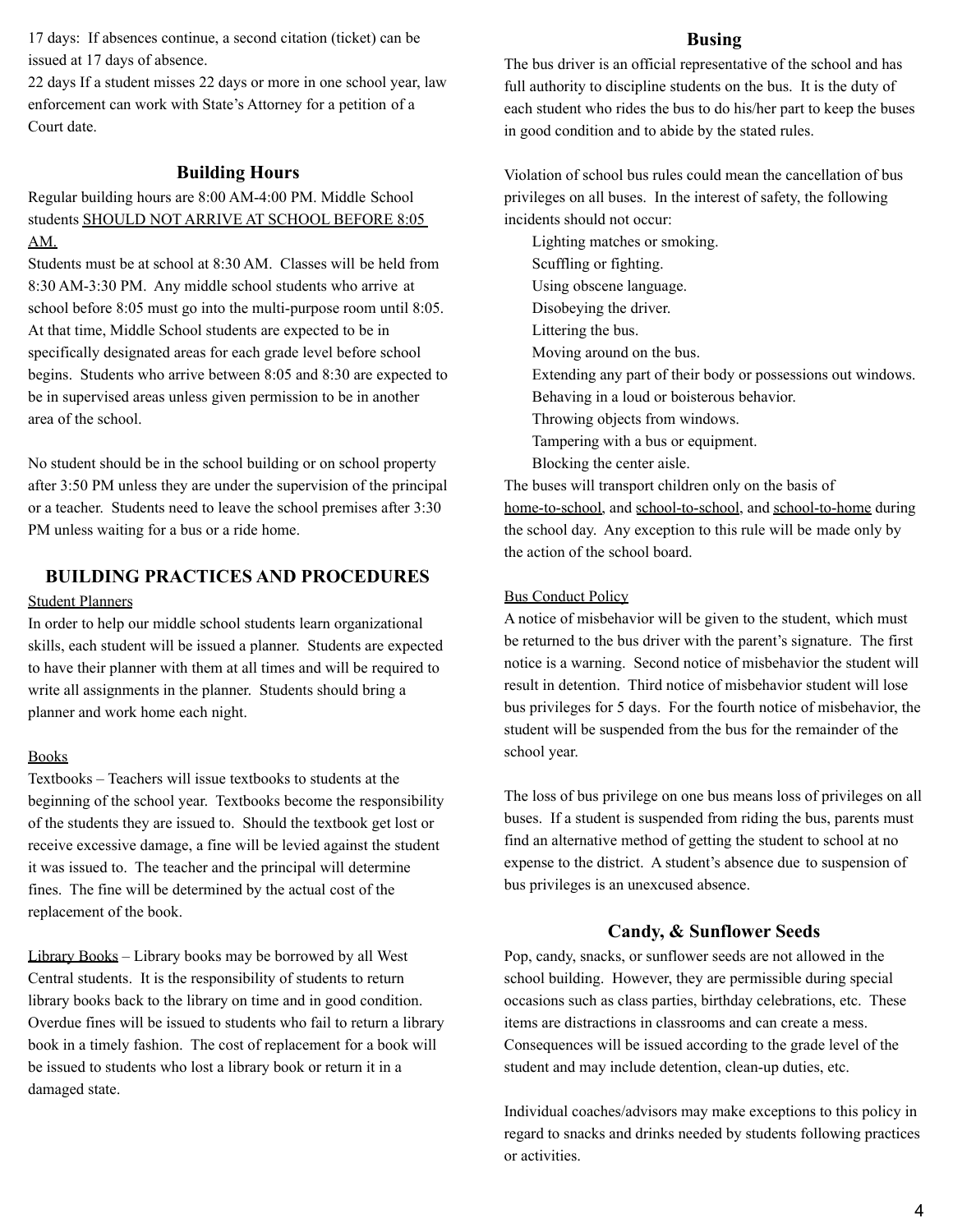## **Conduct at School-Sponsored Activities**

Any student attending a West Central event (at home or away) is expected to follow guidelines regarding appropriate behavior according to the West Central Middle School Handbook. Violations may result in a conference with the parent/guardian and the student to address the problem and to choose an appropriate consequence which may include suspensions from future activities.

## **Constitutionally Protected Prayer**

West Central Middle School has no policy that prevents, or otherwise denies participation in constitutionally protected prayer in public school as set forth in the guidance of Section 9524 of the Elementary and Secondary Education Act of 1965 and as amended by the No Child Left Behind Act of 2001. Adopted 3/24/03

West Central School District

## **Curricular**

#### Art

Art classes are offered to all middle school students to help students develop an appreciation of artistic production and perception along with the development of creativity, health attitudes, and an opportunity to learn leisure time activities. Middle School students are involved in art classes during exploratory classes that are 9 weeks in length. Guidance Program

The middle school guidance program is designed to help students with school and personal problems, social concerns, and to help students plan for future education and training. Our school counselor is a professionally trained specialist with a Masters's degree and a strong background in the behavioral sciences and human relations. The counselor assists students in the development of those lifelong skills necessary for optimum character development, coping with life's challenges, and building cohesive relationships.

#### Music Classes

Sixth-grade students are required to participate in instrumental or vocal music. Sixth-grade students may choose to participate in both activities or only one activity. Students in grades seven and eight may choose to participate in music. They may also choose to participate in either instrumental or vocal music or both. All students enrolled in music are expected to participate in two concerts per year as part of the curricular music program. Students may also choose to be a part of the extra-curricular music program that includes our middle school Jazz Band and Drumline. Information specific to these activities will be provided by the music instructors.

## Physical Education/Health

Physical education is taught at all levels to help promote physical fitness and healthy habits throughout life. Students participate in physical education/health 2 or 3 periods a week. Students with physical limitations are accommodated with an appropriate level of activity. Clean athletic shoes are required at all levels for physical education. Students in grades 7 and 8 are expected to bring a change of clothes for PE classes.

#### Special Education

Special Education services are provided for eligible children birth through twenty-one years of age in accordance with the child's individual education plan (IEP). Children are identified through a referral and evaluation process and are educated in the general education curriculum and classrooms to the maximum extent possible.

Each school in the district has resource classrooms that are staffed with certified special education teachers and educational assistants. Support services, such as speech/language therapy, occupational and physical therapy, and adapted physical education are also provided at each school in accordance with the child's individual education plan. Additional information and guidelines can be found in the Educational Comprehensive Plan or by contacting the Director of Special Services at 528-3210.

## **DISCIPLINE PROCEDURES**

Staff and students share responsibility for maintaining a climate in which education can be pursued. What is best for the individual must be balanced with what is more desirable for the entire school population. The following procedures shall be followed in regard to misconduct at school. The Board extends to all its (school) employees, certified and noncertified, the authority to enforce policy and regulations governing student behavior. Students will comply with the directions given them by staff members. The following principles will be observed by the school staff in maintaining student control and discipline in the schools

- 1. It is believed that most individuals modify behavior faster under praise than under blame. Therefore, the general approach to discipline will be a positive one. This will include attempting to identify the social, emotional, and academic problems that underlie a students' poor attitude or misconduct and striving to meet social, emotional, and academic needs.
- 2. Every individual needs to feel worthy and accepted as a person. In criticizing a student for conduct or attitude and in taking disciplinary action, teachers and other staff members will endeavor to show that it is behavior that is unacceptable, not the student.
- 3. The best discipline is self-discipline. Modes of student control over classroom management will offer students the freedom to acquire self-control and self-discipline. This freedom will be extended in keeping with the students' maturity.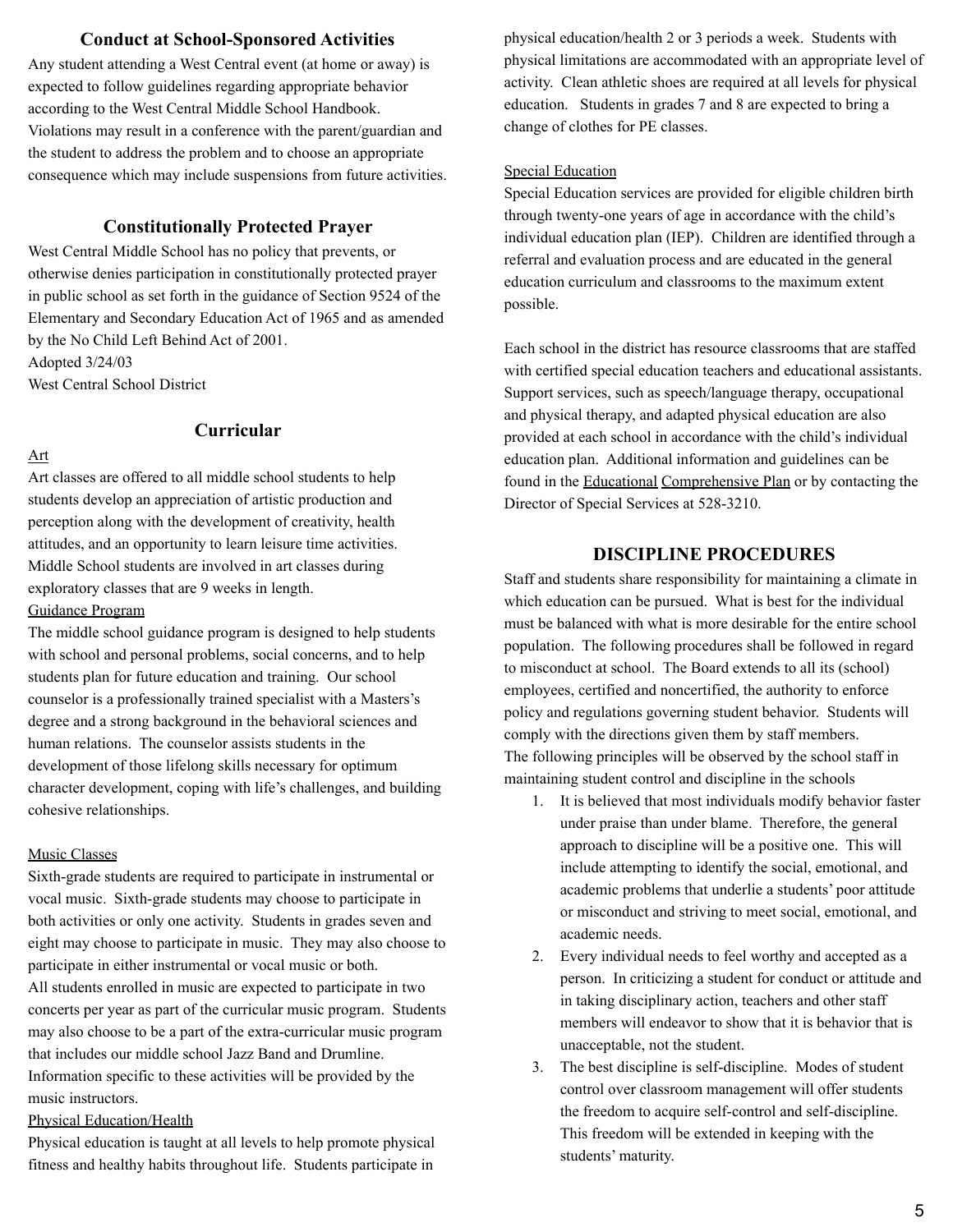Within the above guidelines and specific policies regulating conduct and disciplinary action, the following procedure shall be followed:

- 1. Each teacher shall be responsible for logging behavioral violations that occur in their area of supervision.
- 2. If behavioral violations continue to reoccur, the teacher shall contact parents by phone or personal conference (after the third violation).
- 3. Should misconduct continue after parental contact, a meeting will be set up with the principal, teacher, parent, and student to determine the course of action to be taken.
- 4. Continued misconduct could lead to in-school suspension, out-of-school suspension, or referral to the Board of Education for expulsion.

The following is a list of examples and definitions of possible violations of school rules. The listing is not to be considered all-inclusive as we are not able to strictly define all behavior that may be inappropriate for the school setting.

At the end of the student handbook, a discipline matrix may be found. It includes suggested penalties for students who violate school rules. The principal has the authority to deviate from the matrix if it is determined that extenuating circumstances exist. The principal also has the authority to determine if a student is moved forward on the discipline matrix.

#### Bullying

Bullying is defined as any written or verbal expression, physical act or gesture, or a pattern thereof, which is intended to cause distress upon one or more students in the school environment. For purposes of this policy, the school environment includes school buildings, grounds, vehicles, bus stops, and all school-sponsored activities and events.

Bullying can include the use of electronic devices. This kind of bullying often-times begins in times outside the school day, but for those instances that either occur during the school day or have a disruptive effect during the school day, school officials will take action to remedy the situation.

A student who engages in any act of bullying is subject to appropriate disciplinary action including suspension, expulsion, and/or referral to law enforcement authorities. The severity and pattern, if any, of the bullying behavior shall be taken into consideration when disciplinary decisions are made.

#### Cheating

A student is considered to be cheating if he/she has acted dishonestly in regard to a homework assignment, quiz, or test. Copying, using "crib notes", plagiarizing, etc. will be considered examples of cheating and a violation will be issued. See Grid for consequences.

## Dangerous and Nuisance Items

Dangerous Items – Any object or weapon that could endanger a student's well-being will be considered dangerous. Examples may include pocket knives, sharp objects, guns, fireworks, cigarette lighters, etc. Parents and local law enforcement will be contacted for any student in violation of this policy. Consequences for violators will be subject to suspension (in or out of school) or referral to the Board of Education for expulsion. Because it is our goal of keeping our school violence-free, anything that resembles a dangerous item, although artificial in means, (toy guns, fake knives, etc.) may result in a consequence under "dangerous item".

Nuisance Items – Objects brought to school which create a disturbance or unnecessary mess on school property will be considered a nuisance item. Examples may include water balloons, confetti, computerized games, pagers, etc. Students violating this policy will be subject to detention or suspension (in or out of school). Parents will be contacted as well. The nuisance item will be removed from the student's possession and returned only to a parent.

#### Deception/Intentionally Misinforming

Students are expected to be honest in every aspect. Trying to deceive or intentionally misinform a staff member about anything regarding school will result in a deception/intentionally misinforming violation.

#### Detention

Detentions will be held daily from 3:35 PM – 4:05 PM (except on days of emergency dismissals). If the student arrives at detention late, the missed time will be made up.

Notification of a rescheduling of detention must be made BEFORE noon of the day of the assigned detention with a note or phone call from a parent/guardian. Rescheduling will only be allowed with a note or phone call from a parent/guardian.

#### Drinking/Drugs

No student shall possess, use, sell, or dispense any over the counter medication, controlled or mind-altering substance, or drug paraphernalia including, but not limited to, glue for inhaling, marijuana, drugs, alcoholic liquor, wine, beer, etc., at a school activity or on school property, which includes buildings, grounds, parking lots, and school buses. Any student who reports to school or an activity with evidence of having used the above substances shall be subject to disciplinary action. Violation may result in referral to a law enforcement agency.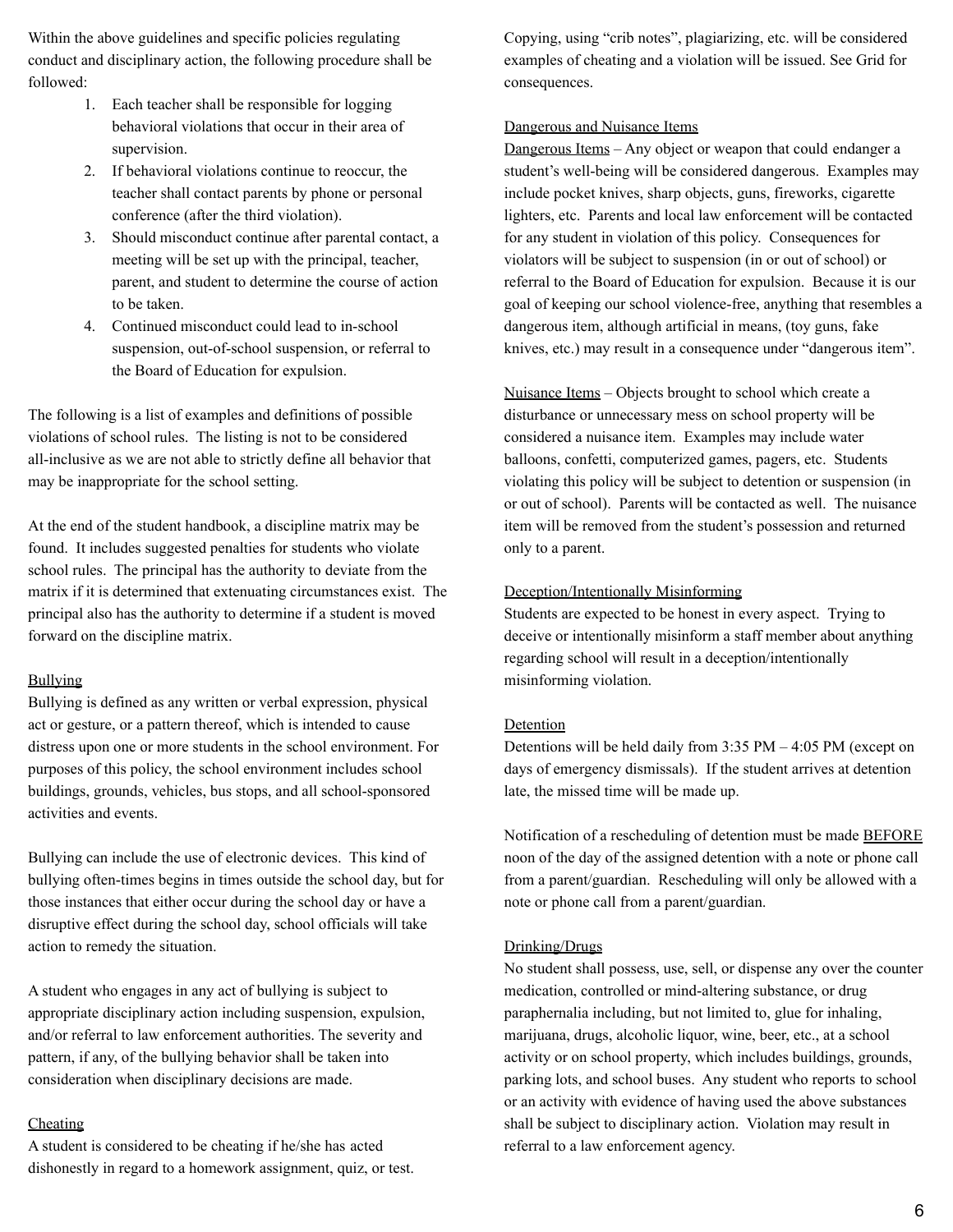Because it is our goal to keep our school drug-free, anything that resembles a drug (although artificial in means) that a student shall possess, use, sell, or dispense may result in a consequence under "drinking/drugs policy".

Throughout the school year, West Central will conduct unannounced locker searches using a trained drug dog to search for any illegal drugs. If the dog detects the scent of a drug, the locker, bag, coat, etc… will be searched. If an illegal substance is found, parents will be informed and law enforcement contacted. If a scent is detected, but no substance found, parents will be notified.

#### Due Process

Students are guaranteed due process procedures under the law and West Central does provide a process of appeal on judgments made by those in authority. Grievances should be filed through the proper channels according to the board policy "JFH" in the West Central Policy Manual, which can be found in the principal's office. The following steps are used to ensure compliance with state codified laws:

Adequate notice of the charges.

Reasonable opportunity to prepare for and meet the charges. An orderly hearing adapted to the nature and circumstances of the situation, and

A fair and impartial decision.

## Expulsion

Shall mean denial of a student to participate in any instructional and/or school activity for a period of time as determined by the school board.

#### Insubordination, Physical or Verbal Aggression, and Fighting

The West Central School District wishes to maintain a learning and working environment that is free from violent words and actions. Any form of violence is strictly prohibited.

Insubordination – Refers to an event where a student refuses to obey, fails to follow instructions or directions of a staff member, becomes defiant, shows rebelliousness.

Physical or Verbal Aggression – Use of force, coercion, threats, intimidation, or similar conduct from students toward another person that constitutes an interference with school purposes. When school officials become aware of threatening language, the principal will determine the seriousness of the threat. If it is determined that there is a threat of serious bodily injury to students or staff, the offense may be considered "class five" on the discipline matrix.

Fighting – Refers to physical violence between 2 or more students in an angry or quarrelsome manner with the intent to harm, or to disrupt the process of education while on school property or at a school function.

## **Forgery**

Students committing forgery involving any type of passes and/or parental excuse notes will be subject to having a written report placed in their cumulative file and a penalty which may include suspension. Parents will be notified in all instances.

#### **Harassment Policy**

It is the policy of the West Central School District to maintain a learning and working environment that is free from religious, racial, sexual, and annoying harassment. The West Central Middle School prohibits any form of harassment.

Sexual Harassment – consists of unwelcome sexual advances, requests for sexual favors, sexually motivated physical conduct or communication of a sexual nature. Sexual harassment is behavior or words that:

- Are directed at a person because of his/her sex.
- Are unwanted, uninvited, and unwelcome.
- Cause a person to feel uncomfortable or offended.
- Create an environment that makes learning difficult.
- May be repeated or be very offensive on a one-time basis.

Examples include, but are not limited to discussing sexual activities, unnecessary touching, commenting on physical attributes, displaying sexually suggestive pictures, using demeaning or inappropriate terms (such as 'babe' or 'slut'), using inappropriate gestures, using crude or offensive language, etc.

#### Harassment as "Annoying Persistently"

This type of harassment relates to excessive teasing, joking, poking, etc. that is unwanted and unwelcome. It may relate to a student's academic achievement, athletic or club participation, social status, choice of clothing, etc. This harassment has the purpose or effect of creating an intimidating, hostile, or offensive working or academic environment. It may be received in the form of words (verbal or written), gestures, or actions.

#### Harassment-Racial or Religious

This kind of harassment refers to words or actions directed at someone based on their race or religion. It has the purpose or effect of creating an intimidating, hostile, or offensive working or academic environment. It may be received in the form of verbal or written words and slurs, gestures, or actions.

#### Physical or Verbal Aggression Toward West Central Staff

A student who interferes with the educational climate by willfully displaying verbal or physical aggression to a staff member or to their personal property may be subject to suspension, expulsion, and/or referral to law enforcement.

## **Profanity**

West Central expects students to use language that is not offensive at all times. Besides the obvious profane words, there are words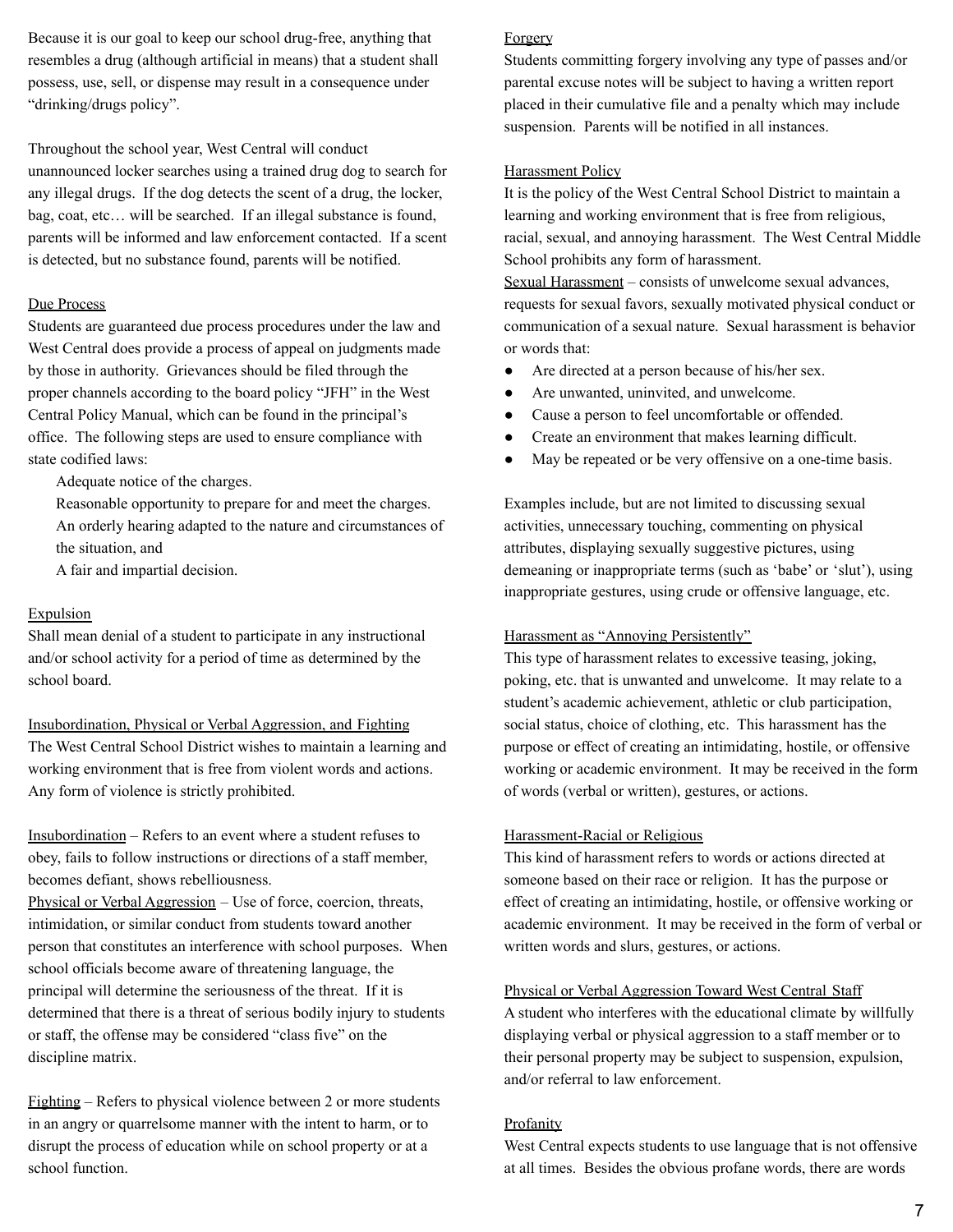that are "gray" and will be considered offensive and may result in a profanity violation. Examples are words detrimental to groups of people.

## Recording Devices - Limitations

Students are NOT allowed to record or photograph anyone in school without their permission. Teacher or admin permission is required to photograph or record during class or in school. Reminder: it is illegal to record anyone in a locker room or restroom.

## Smoking

Use and/or Possession of any tobacco products and/or smoking materials by a student on or in any school property, including buildings, grounds, parking lot, and buses, is prohibited.

## **Stealing**

Stealing is defined as theft of personal or school property while at school or school-related activities. Students who are involved in theft will be issued a "theft violation". To avoid loss of personal property students are encouraged to do the following:

- Use common sense and do not leave purses and other personal belongings in classrooms and the gym. Do not bring unnecessary amounts of money to school.
- Check valuable items into the office if they must be brought to school on any given day.
- Accept responsibility for belongings and valuables used each day in the classroom or on school activities.
- Mark gym uniforms, tennis shoes, and all other personal equipment or items.

## Student Relationships

Students are to refrain from the use of excessive affection in the hallways, classrooms, on school property, or at a school activity. Examples include kissing, excessive hugging, hand-holding, touching inappropriate areas, etc.

## Suspension

Shall mean temporary denial to a student to participate in any instructional and/or school activity for a period of time. A school principal shall have the authority to invoke a short or long-term suspension.

Short-term suspension – shall mean a suspension for a period of five (5) school days or less.

Long-term suspension – shall mean a suspension for a period of up to ten days, at the discretion of the Administration.

Work completed during a suspension will be given full credit if it is completed upon return to regular classes. Any student receiving out-of-school suspension may have to make up the day(s) after school is dismissed for the summer.

## Vandalism

West Central students are expected to respect the property of the public and private individuals. Vandalism is considered the willful or malicious destruction or defacement of public or private property.

# **Dress Code**

In the interests of cleanliness, decency, and good taste, West Central reserves the right to place restrictions on a student's dress and grooming as necessary when they create a danger to the student's health and safety, interference with the educational process, or cause a disruption in school. The following are some guidelines:

- No hats or caps will be worn in the school buildings during the school day.
- Winter coats and jackets may not be worn during the school day. Students must leave coats/jackets in their locker during school hours.
- No apparel or articles that promote or suggest alcohol, tobacco products, or drugs are allowed in school. Apparel or articles containing messages, lettering, markings, or pictures that convey profane or offensive meanings or may relate to sex (including t-shirts with messages regarding sexual symbolism or innuendo, for example, "hooters t-shirts" or sexually themed jokes), assault weapons, or violent themes, race, gangs, or cults will not be tolerated if worn in school.
- All pants, shorts, skirts, etc. must be worn so that the top rim of the garment sits above the hip bone. Shorts and skirts should be worn in good taste and not become disruptive to the educational environment. All shorts and skirts must extend past the fingertips when the student's arms are relaxed on their side.
- Tops and bottoms must conceal all undergarments and tops must cover so midriffs are not showing.
- Pocket chains hanging from pants may not be worn.
- Footwear is to be worn in the buildings at all times, no slippers.

School staff may prohibit other forms of dress that are not appropriate. Students who do not comply with the dress code may be asked to change or cover-up. Future violations may result in detentions, suspensions, or Saturday School.

# **Early Dismissals Inservice**

There will be early dismissals due to afternoon teacher in-services. School will dismiss at 1:30 PM on these days. Buses will run at 1:30 PM on these days as well. After-school activities will follow regular schedules. Early dismissal dates are listed in the West Central Newsletter.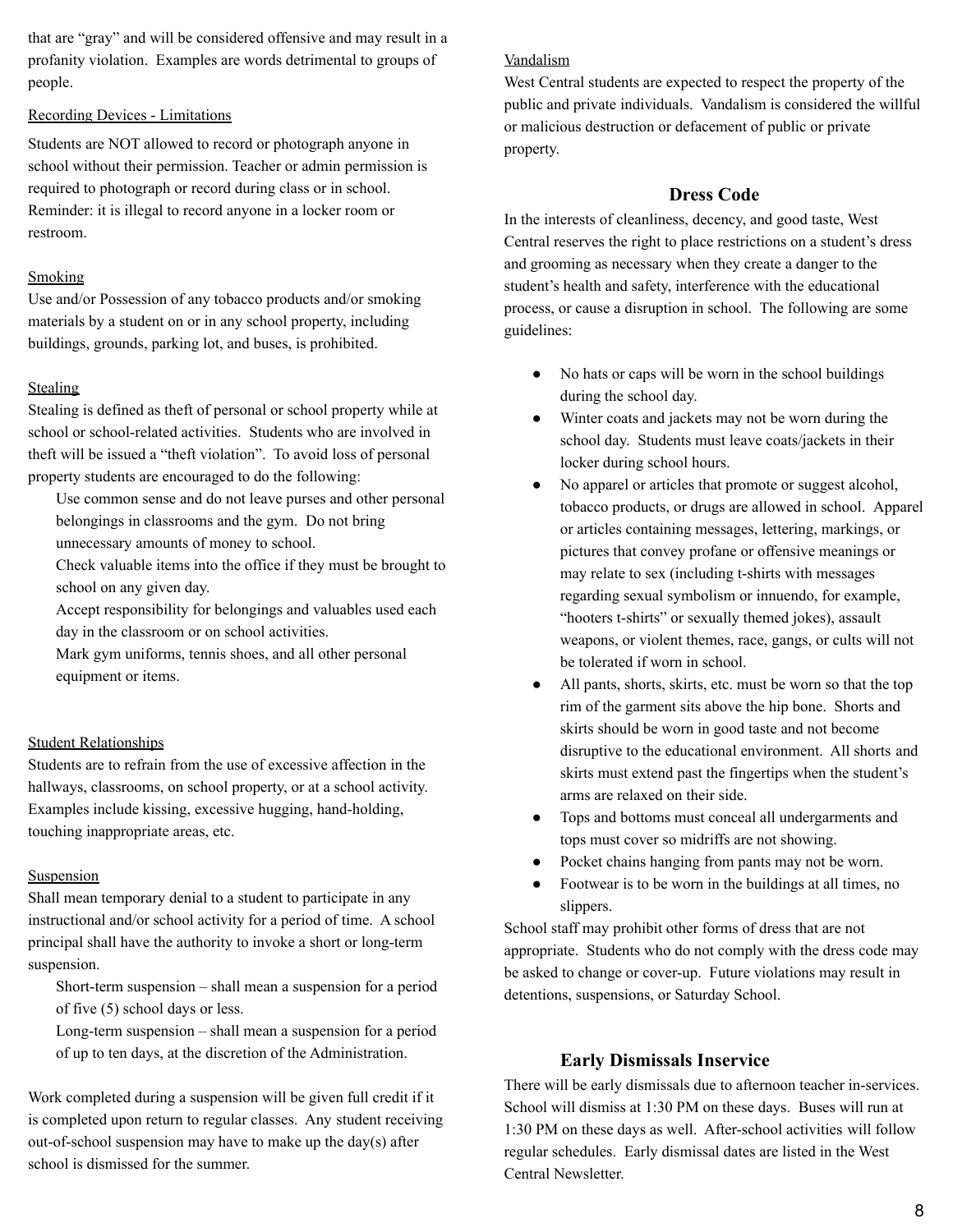## **Excursions/Field Trips**

Excursions or field trips may be planned by teachers during the school day as the planned culmination of a class or an enrichment to a subject or topic. Students are expected to comply with district busing rules when school vehicles are used and to leave and return on school vehicles provided. Students on field trips are expected to behave in an orderly manner. Permission slips signed by parents/guardians are necessary for students to be able to go on the field trip. The privilege of attending a field trip may be restricted by the teacher and/or principal due to disciplinary problems at school or lack of academic effort.

## **Extra-Curricular Activities**

Students are encouraged to participate in a host of extra-curricular activities throughout their school experience. Destination Imagination (DI) is open to students of all ages. In grades 7-8, students may participate in basketball, football, gymnastics, volleyball, cheerleading, oral interp, drama, wrestling, student council, quiz bowl, improv, golf, track, and cross-country throughout the school year. Eligibility for these activities is based on academic performance (see Eligibility Requirements). In grade 6, students are able to participate in oral interp, student council, drama, quiz bowl, and may audition to be part of the improv troupe.

## **Family Night**

In keeping with Board Policy, there are to be no school activities scheduled on Wednesday evening after 6:00 p.m. and no formal practices or rehearsals will be regularly scheduled on Sundays or other legal holidays. Any deviation from this standard procedure must be cleared through the principal's office. Teachers will also make an attempt to keep homework assignments to a minimum on Wednesday nights.

#### **Grading Policy**

The grading system will evaluate and record student progress. Students in grades 6-8 will receive the following marks or grades: A=Mastery

B=Approaching Mastery C=Beginning D=Developing I=Insufficient Evidence M=Missing/No Attempt at Mastery

An 'I' grade will be given to a student if he/she has not satisfactorily completed his/her work

## **HEALTH POLICIES**

Some Infectious Diseases Affecting School Attendance

Fever – Any child noted to have a fever above 100.4 degrees during the school day, will be sent home due to contagiousness. Parents will be expected to pick up their child as soon as possible. Children should be fever-free (without fever-reducing medication) for 24 hours before returning to school. A child may also be sent home by the school nurse or office staff, regardless of fever, if exhibited symptom otology deems this action appropriate. Common Cold - Children with fevers above 100.4 degrees severe coughs, severe nasal drainage, or fatigue making them unable to complete the normal classroom tasks, should not attend school until symptoms have resolved*.*

Influenza – This is a respiratory disease with symptoms of sudden onset of fever, headache, chills, muscle aches and pains, sore throat, cough, fatigue, stomach ache, and occasional vomiting and diarrhea. The child is contagious one day before symptoms start, and for 5-7 days after onset of symptoms. The child will be excluded from school for at least 5 days and until fever and behavior changes are no longer present.

Chicken Pox - Rash begins as red bumps that develop into blisters. The blisters then dry and form a scab. Cases must be excluded from school until all scabs are dry and there has been no new pox for 2 days (this is usually 5-6 days).

Covid-19 - Severe acute respiratory syndrome coronavirus 2 (SARS-CoV-2) is a newly identified (2019) pathogen. Common symptoms: fever, chills, headache, sore throat, smell and taste disorders, shortness of breath, and cough. Stay home if symptoms are severe. **ASAP, report symptoms to school personnel and follow the established "screening" process**. Students must follow quarantine and safety guidelines. Potential safety precautions: frequent hand washing, wear face-covering, social distance (6 ft), and cover mouth when coughing.

Impetigo - A disease characterized by pustules (crusted sores with oozing) appearing on the face, neck, and hands - occasionally on the body. Exclude from school as long as lesions are draining and until treated with an appropriate topical antibiotic for at least 24 hours.

Pink Eye - Redness of the eye together with itching are present. The most obvious symptom is a discharge of pus. Once on antibiotic eye drops, children may return to school the next day. Ringworm - Ringworm usually begins with a small red scaly patch and gradually increases in size. The infected area should be covered when the child is in school. Inspection of all contacts should be made.

Strep Throat, Scarlet Fever, Scarlatina, Scarlet Rash- Children having strep infections may return to school 24 hours after treatment is initiated.

Shingles (Herpes zoster) - shingles is the reactivation of the chickenpox virus already present in the body, which is characterized by a painful skin rash with blisters, typically in a limited area on one side of the body, often in a stripe. No exclusion is necessary if lesions can be covered. If lesions cannot be covered, exclude until rash or lesions have crusted over.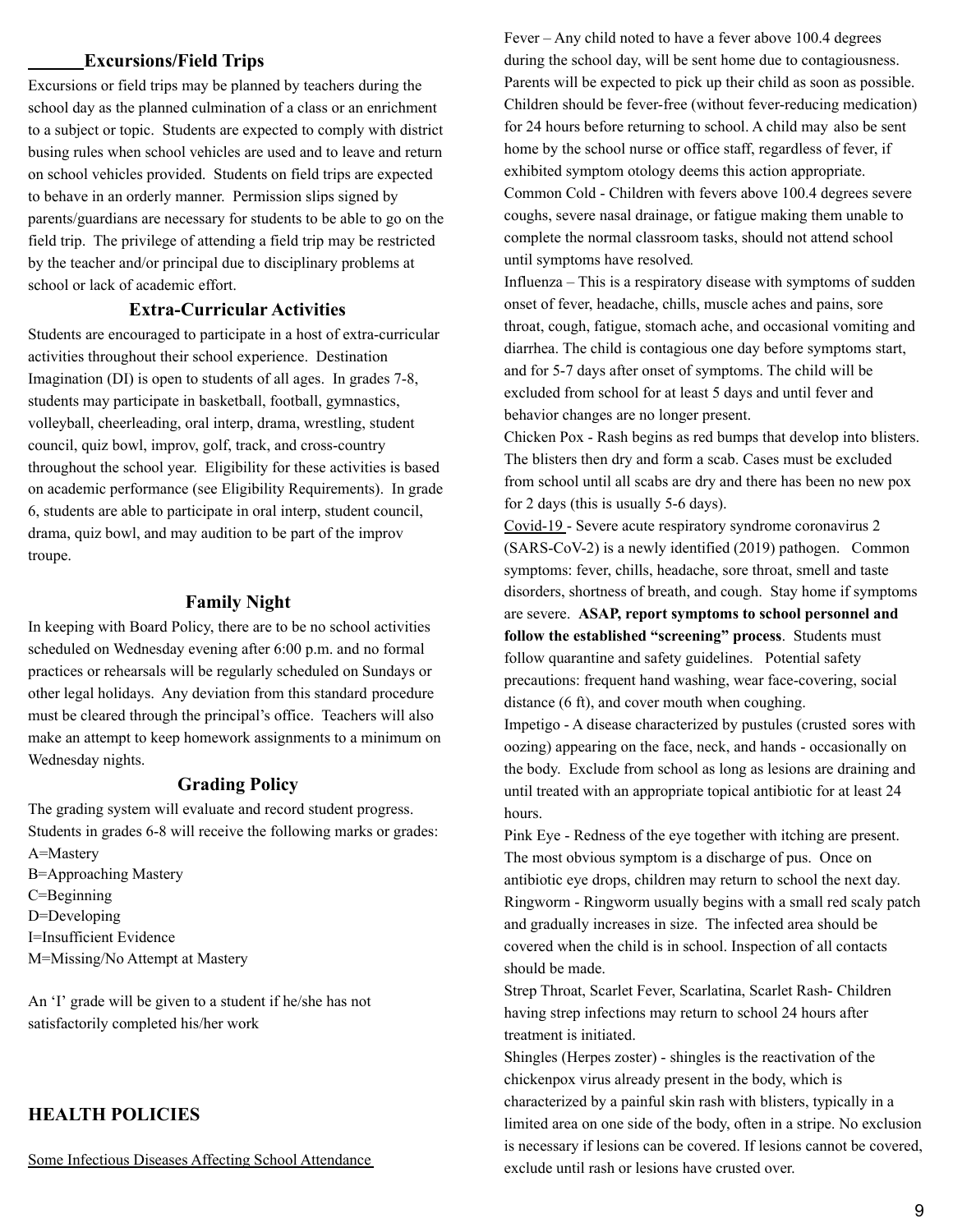Diarrheal Disease - exclude while symptomatic only if a person is unable to practice independent hygiene.

Methicillin-resistant Staphylococcus aureus (MRSA) and other antibiotic-resistant bacteria infections - exclude only if confirmed MRSA or other antibiotic-resistant bacteria is present from a wound in which drainage is occurring and cannot be covered and contained.

## Head Lice

Anyone can get lice. Head lice are found on the hair of the head, especially behind the ears and at the nape of the neck. They attach each egg (nit) to a hair shaft with a gluey substance. Head lice are communicable by direct contact and sharing personal items such as combs, brushes, or towels. Symptoms include itching, the presence of lice or nits, or a secondary infection. Exclude child from school if live lice are present. The student may attend if nits are present but will be sent home if lice are present. All contacts should be inspected.

## MEDICATION ADMINISTRATION POLICY

## HANDLING, STORAGE, AND DISPOSAL

The parent/guardian must deliver the medication to the school and to a qualified staff member. Medication must be in the original and properly labeled container.

- All medication; prescription and non-prescription, must be in the ORIGINAL bottle. For prescription medications, please ask your pharmacist for a duplicate bottle, so one can be kept at home and one at school. Both bottles should contain the name and phone number of the pharmacy, the student's name, the physician's name, the medication name, and instructions with dosage for administration.
- School personnel receiving the medication should document the quantity of medication delivered. The parent verifies the quantity by his/her signature, if needed designated school personnel may be the second verifying signature.
- In extenuating circumstances, the medication may be delivered by another person; provided, that school personnel are notified in advance by the parent or guardian of the arrangement and the quantity of medication being delivered to the school.

All medications to be supervised by school personnel should be kept in a securely locked cabinet.

Access to stored medications should be limited to persons authorized to supervise medications. Access to keys and knowledge of the location of keys should be restricted to the maximum extent possible.

Parents/Guardians may retrieve the medication from the school personnel at any time.

Parents/Guardians are responsible to pick up unused medication when a student is finished or within one week of the last day of

school. If medication is not picked up within one week after school is out, it will be destroyed.

## DOCUMENTATION AND RECORD-KEEPING

Each school that assists students with the self-administration of medications should maintain a medication record for each student.

- At a minimum, the record should include a daily log and parental authorization to assist with the self-administration form.
- The daily log should contain:
	- the dose or amount of medication taken.
	- the date and time that medication was taken, or omitted, including the reason for the omission.
	- the full signature of the school personnel assisting with self-administration. If the medication is taken more than once in a school day, the personnel assisting the student may initial the record, subsequent to signing a full signature.
- All documentation should be recorded in ink and should not be altered.
- The completed medication record and records pertinent to self-administration are filed in the student's cumulative records.

## REPORTING AND DOCUMENTATION OF

## MEDICATION RECORDS

A medication error includes any failure for a particular student to take medication as noted on the parent/guardian authorization form.

This includes:

- failure to take the correct medication;
- within the appropriate time frames;
- in the correct dosage;
- to the correct student;
- by the correct route.

In the event of a medication error, school personnel should notify the parent or guardian immediately and should document the effort to reach the parent or guardian. The parent or guardian should be responsible for contacting the physician, if necessary.

Medication errors should be documented by school personnel on the medication error report. These reports should be maintained in a designated location or in the student's health record.

School personnel should review reports of medication errors and take necessary steps to ensure appropriate medication administration in the future.

## ADMINISTRATION OF MEDICATION

#### Self Administration

A student may be responsible for taking his/her own oral medication without assistance from school personnel. Prior to each school year and upon parent request, a *Request and Authorization*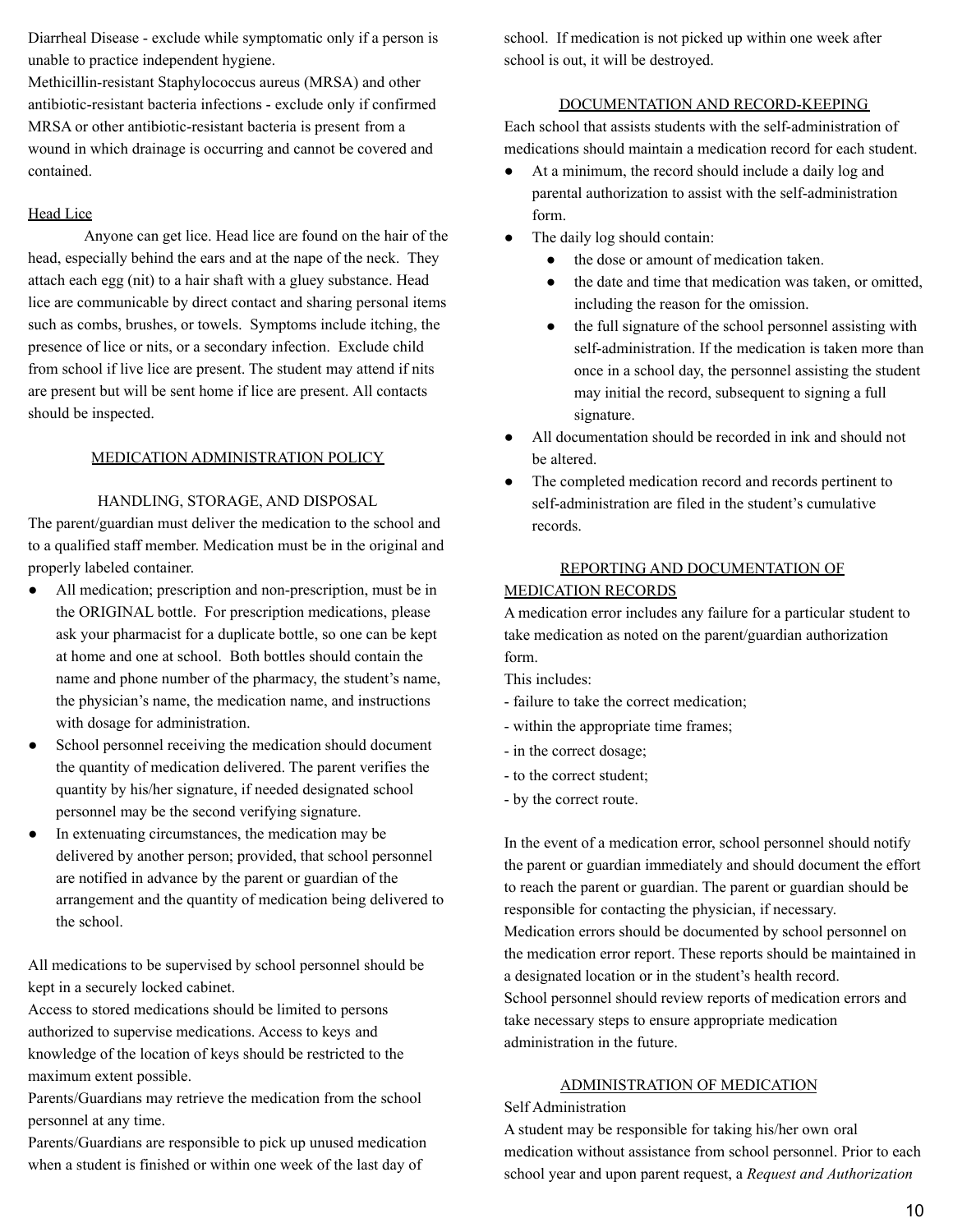*for Medication in School* form must be completed by the parent choosing option II, If the medication is not a prescription or is not taken for an ongoing condition a physician's signature is not required. With option II the student may have one day's dosage in his/her possession each school day. The medication is to be kept in the original container.

#### Staff Administration

The *Request and Authorization for Medication in School* form should be completed by a parent/guardian. This form is required for all medications, whether prescription or over-the-counter, including cough drops and homeopathic medications. If the medication to be given is a prescription medication, the form must also be completed by a physician. This includes long-term medication, such as ADHD medications, and short-term medication, such as antibiotics. Homeopathic medications will also require a physician order and signature prior to administration. Over-the-counter medications may be administered by a qualified staff member but will need to be supplied by the parent/guardian and a *Request and Authorization for Medication in School* form.

Prescription and over-the-counter medications will be given to students as per the written instructions on the Request and Authorization for Medication in School form by the school nurse or designated personnel.

#### OUT OF SCHOOL ACTIVITIES

In the event of a school-sponsored field trip, the student's medication will be sent with designated personnel in the amount to be administered during the activity unless otherwise specified by a parent/guardian, this includes rescue inhalers and EpiPens.

Approved 5-12-97 Revised 6-11-12 Revised 5-9-16

#### **Homework & Extended Learning Time**

Homework will vary with the grade level, teacher, and subject involved. In middle school, there will be times when students are required to complete assignments at home. Assignments are expected to be completed neatly and fully by the designated due date. Late work may result in a student receiving less credit.

Completion of assignments is crucial to a student's success at school. Students with incomplete homework will be required to sign up for Extended Learning Time. If the assignment is completed and at a high-quality level prior to the end of the day, the student will not be required to attend ELT. Students who do not complete high-quality assignments by the end of the day will be required to inform parents and attend ELT from 3:30-3:50 on the day the assignment is late.

Exceptions from the after-school extended learning time may be granted by the principal if it is determined that an alternative will serve the needs of the student in completing the homework. Exceptions from the extended learning period WILL NOT BE MADE for a student involved in extracurricular practices. If such an absence occurs, the coach/supervisor of the activity will be immediately notified and the student will either be returned to ELT or will not participate in that activity for the night. If an exception is granted or a student does not stay for the ELT, the student may be required to attend a morning session with the teacher in whose class the late assignment occurred, or attend a session during lunch in which the student is expected to work on the incomplete homework.

Grade level teams will discuss, design, and implement a plan for students who consistently have incomplete homework. Students will be referred to the Teacher Assistance Team if they do not meet grade-level team plan expectations. The plan may include, but is not limited to, checking in with an advisor (or another teacher) before or after school, positive incentives, staying after school on designated days to work on homework, increased communication with parents or other team-generated solutions. Teams will track student success and adjust plans as necessary.

## **Injuries**

Students are encouraged to play safely and avoid injuries, but if injured the student should report injuries, no matter how small, to the teacher in charge or to the office. This is especially important for insurance reports. An accident report form will be completed for an injury that requires medical attention.

#### **Insurance**

Student accident insurance is available to all students. This is a service to the students. Application forms are sent out in the fall of the year. The school does not carry accident insurance.

## **Lockers**

Each middle school student in grades 6-8 will be assigned a locker. Students will use this locker for the storage of items needed in school. The locker itself remains the property of the West Central School District. **Students have no expectation of privacy with respect to what is in the locker. West Central School District officials may open** and search any locker, at any time, for any reason. The student is fully responsible for the locker issued to them. Any damage to the exterior, interior or lock will be the responsibility of the student who was issued that locker. Students may personalize their lockers but must keep all personal items on the inside of the locker. Pictures and other personal items may not be secured to the locker with tape of any kind. Students are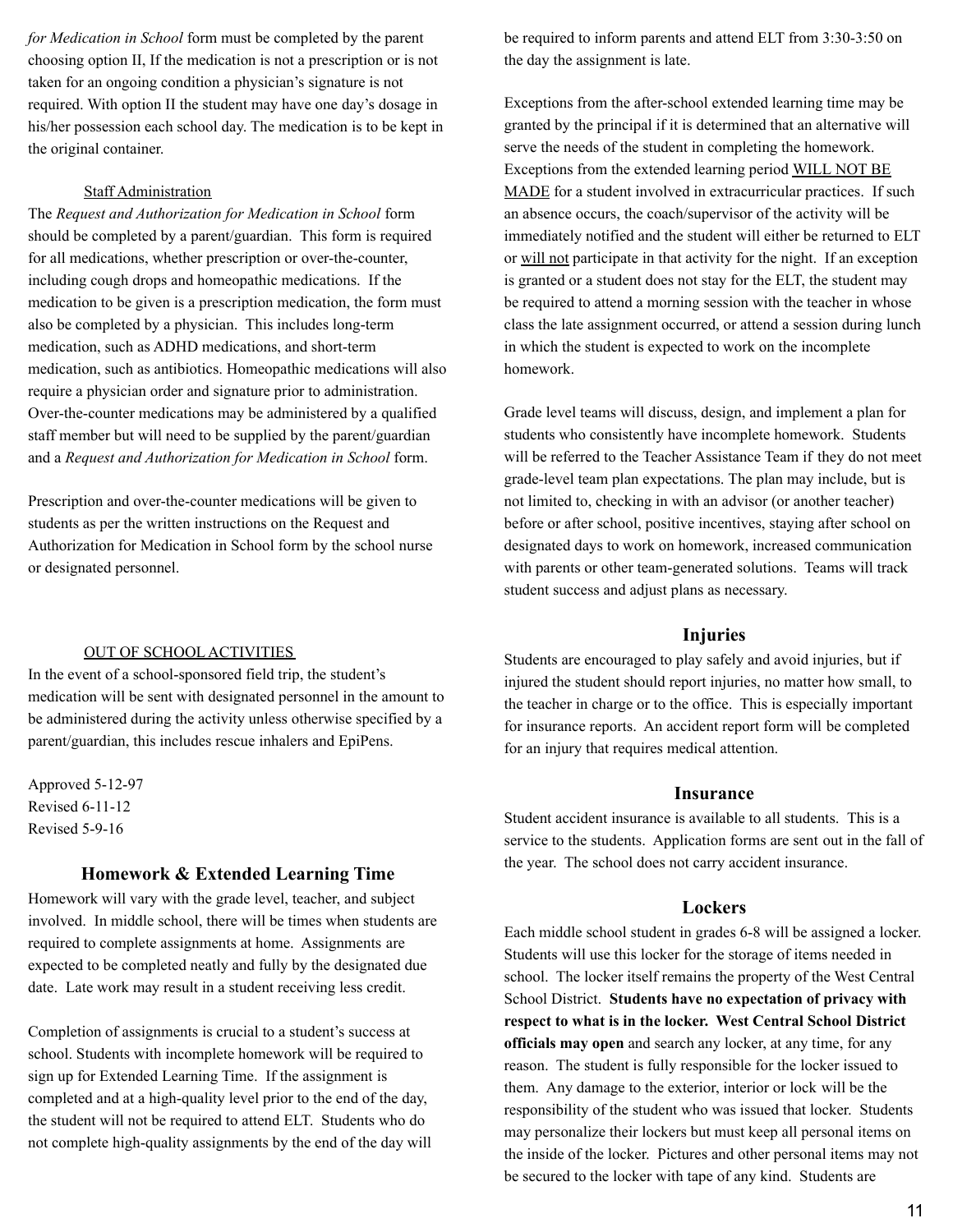encouraged to use magnets or a removable putty to affix these items to the locker without causing damage to the paint. Lockers are to be kept in a neat, orderly condition at all times. Absolutely NO food is to be kept in the lockers except for sack lunches or exceptions allowed by coaches and/or advisors regarding snacks and drinks needed following practice or activities. Students will be permitted to return to their lockers during the school day at times specified by middle school teachers. Students are encouraged to not keep valuable items in their locker and to keep their combination number confidential so unwanted entries will be avoided. Students invading other student's lockers could be charged with theft. Any bending of the lock that results in a student not having to use the combination (allows the student to lift up on lock and locker comes open) often results in breakage of the lock. Such occurrences may result in detention or repair costs of the lock being charged to the student.

## **Lost and Found**

A lost and found box will be maintained in the school in a designated area. Lost articles should be reported and found articles turned into the office. Items will be discarded at the end of each month.

## **Lunch and Lunchroom Policies**

A hot lunch program is offered for all West Central Students. Students will not be permitted to leave school for lunch unless accompanied by a parent or guardian. Lunch accounts are computerized and students are issued an ID number. It is preferred that students bring money for lunch accounts for one month at a time. Lunch prices are set by the school board each year.

Students may choose from one of three alternatives:

Eat school lunch.

Eat a sack lunch from home. No soft drinks are permitted at lunchtime.

Do not eat. However, a signed note from the parent must be presented to the principal explaining the reason for not eating lunch.

Students who bring lunch may only bring their lunch for themselves. Students may not bring lunch "to pass" for multiple students.

We encourage parents to eat lunch with their children. We believe that this can be a good experience for both parents and students. We ask parents to keep in mind that soda pop is not allowed in our lunchroom. We also ask that parents only bring lunch for their own children. Please do not bring any food "to pass".

It is a privilege for students to be able to eat at school. The lunchroom should be a pleasant place to eat but certain rules must be followed. Students are expected to comply with all lunchroom

rules. Continuous violations of rules result in parental contact and suspension from the lunchroom.

## **Middle School Activities**

Middle School activities for students in grades 6-8 will be scheduled throughout the year. Admission will vary to cover the costs of the activity. Students participating in Middle School activities will follow the West Central Activities Code of Conduct. Eligibility will be determined on a weekly basis.

Students are expected to conduct themselves in an appropriate manner and in accordance with the Middle School Handbook at any Middle School activity.

Any student who comes to the activity and leaves will not be readmitted. Only West Central Middle School students are permitted to attend these activities.

#### Eligibility Rules

Middle school students who participate in any school-sponsored extracurricular activities must meet the requirements and training regulations. Students must have no missing work, have no in-progress or quarter grade of 'I', and have three or fewer behavior referrals in a week.

#### **Physicals**

Athletic physicals are required as stipulated in Article 1, Section 11 of S.D. High School Activities Association constitution and By-Laws: "Doctors Health Statement". Each school year every student before being allowed to participate in inter-school athletics shall be certified as to the adequacy of his/her health for such participation, by a duly licensed doctor of medicine or a duly licensed four-year college-trained osteopath, on official blanks furnished by the Executive Secretary. The date of such required health certification shall be one of the entries on the annual report of student athletic participation made to the Executive Secretary by each member's school. **Students are not eligible to participate in athletic practices or games if the student does not have on file with the athletic director, a physical exam signed by a physician and a parent's permission form.**

The student shall be responsible for the cost of his/her physical.

#### Student Due Process Policy

In the event that it becomes necessary to consider action for an alleged violation of a conduct rule:

The supervisor has an obligation to the student to discuss the alleged violation and to allow the student to explain his/her position.

If further action becomes necessary, the supervisor shall file a written charge with the building principal and activity coordinator, with copies given to the student and parents. At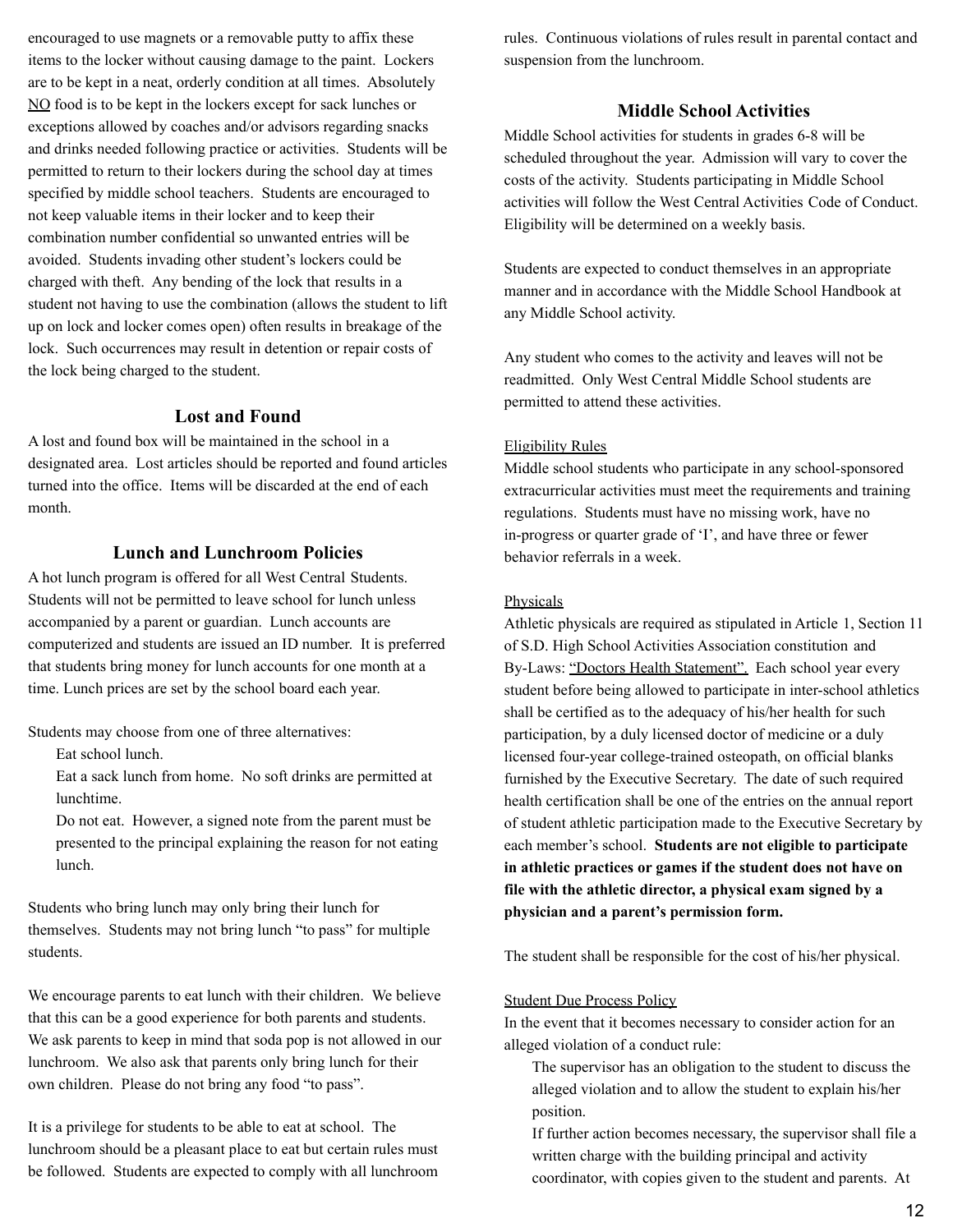the time the student is notified in writing of the alleged violation, the supervisor shall also inform the student of the district's due process procedure.

## Student Due Process Procedures

In the event that the student or parent requests a hearing, the supervisor or building principal shall:

- Designate the time, date, and place for the hearing being reasonable for both parties.
- Inform the student and parent that the student will be suspended from participating or practicing in the activity until the hearing has been held.
- Notify all concerned parties including the student, parent, activity coordinator, and supervisor of the time, date, and place of the hearing.
- The hearing shall be conducted so that the accused student and parent will have an opportunity to review the alleged violations of policy and ask questions appropriate to the situation. The same courtesy will be extended to the supervisor and building principal.
- The disposition of the alleged violation will be made by the activities coordinator and building principal.

A decision adverse to the student may be appealed in the following manner:

To the superintendent To the West Central school board To a court of law

## Comments on the Rules

The West Central School District retains active membership in the South Dakota High School Activities Association and in doing so approves and abides by the constitution and by-laws which are on file with the superintendent, high school principal, and activities coordinator.

# **NONDISCRIMINATION STATEMENT**

The West Central School District #49-7 does not discriminate in its employment policies and practices, or in its educational programs (including career and technical education programs) on the basis of race, color, creed, religion, age, sex, disability, sexual orientation, national origin, ancestry, or other human differences.

Title VI (discrimination based on national origin/race) Special Services Director

Title IX (discrimination based on gender) Activities Director Section 504 (discrimination based on disability) Special Services **Director** 

Both Special Services and Activities Director can be reached at:

West Central School District 705 E. 2 nd St.

Hartford, SD 57033 605-528-3217 Or Kansas City Office U.S. Department of Education Office for Civil Rights 8930 Ward Parkway, Suite 2037 Kansas City, MO 64114-3302 Phone: 816-268-0550 Fax: 816-823-1404; TDD: 877-521-2172 E-mail: OCR.KansasCity@ed.gov

# **PROMOTION AND RETENTION OF STUDENTS**

- 1. The District will work with the parents/guardians of a student to determine what is best for the student who is being considered for retention. The student will be promoted if they are passing the core courses, unless the parent and the administration, because of physical, mental, or social conditions, want the child retained.
- 2. If professional educators recognize early in the child's school career that the child's mental or physical development will progress at a rate that would be best served by retention, the child should be retained in the earliest possible grade level. The educators in these instances should share their concerns with the building principal.
- 3. A child should be passed or retained on the basis of their overall grades in core courses. Reading should be of specific focus, as it has shown to be a scientifically effective measure of student achievement in all other course content.
- 4. Students in grades 3-8 are expected to pass 80% of the core subjects during the school year and maintain a level of proficiency as indicated on state-approved assessments before they are automatically promoted to the next grade. If students are not proficient on state assessments but are passing at least four of the five core courses, the student shall be referred through the Teacher Assistance Team process to develop instructional goals for the student. If any student is passing fewer than four of the defined five core courses, they will be considered for retention.
- 5. In the event that a child is being considered for retention, the teaching team, the building principal, the parent/guardian of the student, and any other educational staff relevant to the child's instructional program will meet in a retention conference for that child.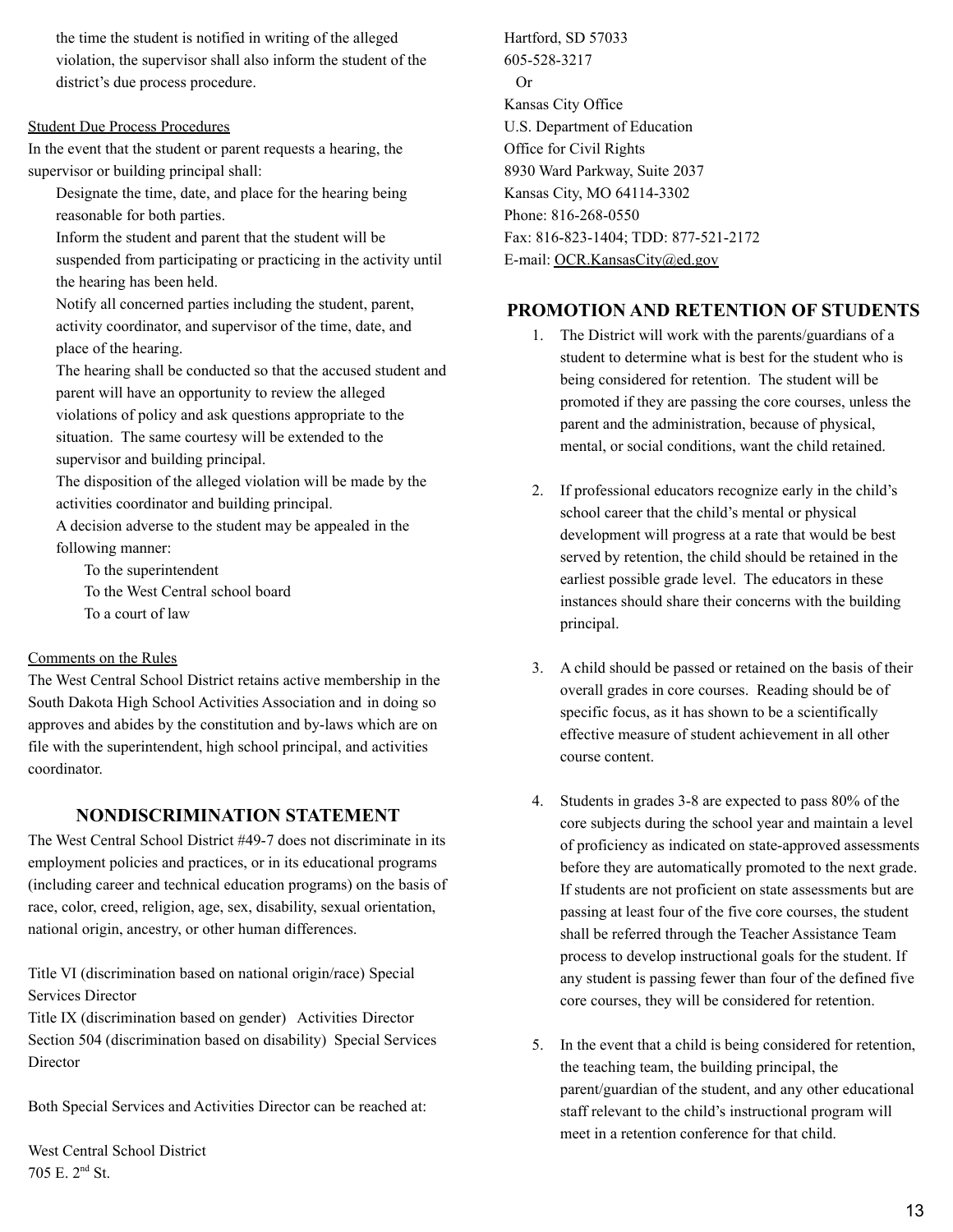- 6. The District administration will make every reasonable effort to include the parents/guardians in the discussion of their child's retention. The District reserves the right to retain any child, including in the event that a parent/guardian does not agree with the District's decision, or wishes not to participate in a retention conference.
- 7. Students who do not meet the guidelines to be promoted should be promoted only if the District believes that promotion is in the best interest of the student and the school. Any retention decision should be determined in the retention conference, and with the approval of the superintendent. The following items are examples of when a student may be promoted even though they did not pass 80% of the core courses:

a. A student has been retained one or two times previous to the year in consideration for retention.

b. Physically and socially, he or she is much more mature than the other students in the grade.

c. The professional educational staff do not believe an additional year in the current grade would provide academic benefit.

# **PUBLIC NOTICE OF THE INTENT OF WEST CENTRAL SCHOOL DISTRICT #49-7 TO RELEASE PERSONALLY IDENTIFIABLE INFORMATION REGARDING STUDENTS OR FORMER STUDENTS**

#### DIRECTORY INFORMATION

West Central School District designates the following personally identifiable information regarding its students as Directory Information:

# Name

Address and phone number

- Date of birth
- School attending

Dates of attendance activities

Parents or guardians of the student

Participation in school-recognized activities

Weight, height, age, and grade of members of an athletic team Awards received

Individual and group photographs pertaining to school activities

Similar information that denotes accomplishment or achievement.

## RIGHT OF PARENT, GUARDIAN, OR STUDENT TO PROHIBIT RELEASE OF INFORMATION

A parent, guardian, or student over 18 years of age may refuse to permit the release of any of the Directory Information by notifying the Principal of the student's school in writing which of the above Directory Information may not be released in respect to the particular student. Such notification may be made at any time.

#### STUDENT RECORDS POLICY

The Board of Education has adopted an educational records policy and, in implementing the release of information, that policy shall be considered.

## **Pupil Progress Reports**

Access to learner progress will be available daily using online resources. Reports may be sent to parents or guardians without access to online resources. The purpose of the progress report is to keep parents informed of their child's school performance. Reports will include information relative to learner progress toward proficiency and behavior. Parents will be expected to work closely with the teachers and the school so that the child's deficient area(s) improve.

## **Saturday School**

Students in the middle school may be given a Saturday School assignment for various behavioral violations. Saturday school will meet from 8:00 AM to 11:00 AM each Saturday at the high school or middle school (students will be notified of the location before Saturday School). Students will be expected to come to Saturday School on the assigned date unless parents/guardians request the date to be changed due to a weekend conflict. The change must be approved by an administrator no later than by noon on Friday or the last school day before the assigned Saturday School. Failure of the student's family to obtain a change in the date will result in a violation of skipping Saturday School. Students must arrive on time for Saturday School. All established rules for Saturday School must be followed by the student or he/she will be asked to leave and will be reassigned for the next two Saturday Schools. Saturday School will take precedence over all extra-curricular activities.

## **School Closing**

In the event of severe inclement weather or mechanical breakdown, school may be closed or starting time delayed. The same conditions may also necessitate early dismissal. School closing, delayed starting time, or early dismissal will be announced by a school reach phone call to parents/guardians and over the following TV and radio stations: KSFY, KDLT, KELO TV, and KSOO, WSN/KRRO, KXRB/KKLS/KIKN, KELO radio. If no report is heard it can be assumed that school will be in session. PLEASE DO NOT CALL THE SCHOOL IF NO REPORT IS HEARD OVER THE RADIO OR TV STATIONS.